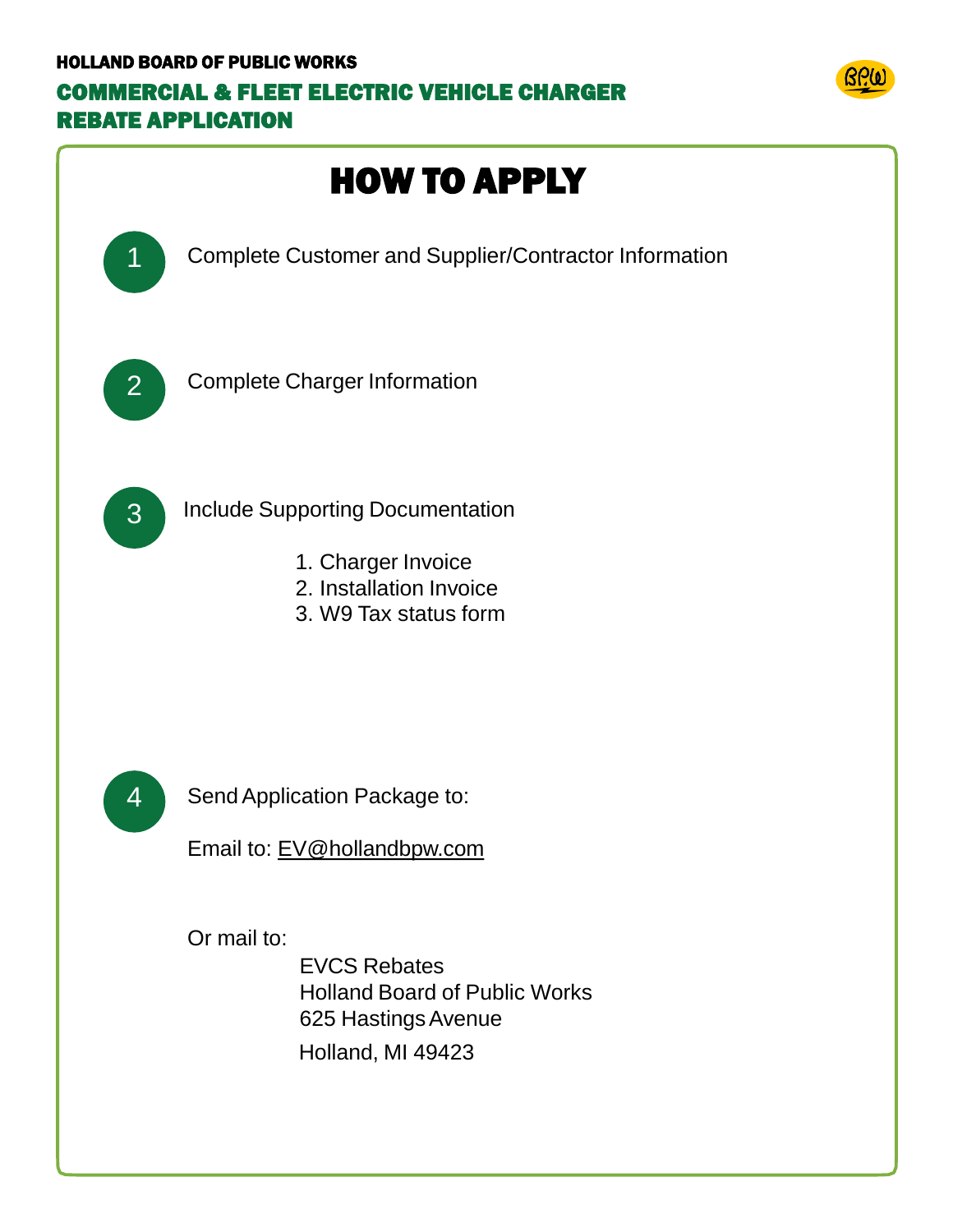#### HOLLAND BOARD OF PUBLIC WORKS

## COMMERCIAL & FLEET ELECTRIC VEHICLE REBATE APPLICATION



| Name of Business:                           | Phone: | Email: |          |
|---------------------------------------------|--------|--------|----------|
| Mailing Address:                            | City:  | State: | Zipcode: |
| Installation Address:                       | City:  | State: | Zipcode: |
| <b>Holland BPW Electric Account Number:</b> |        |        |          |

| <b>SUPPLIER/ CONTRACTOR INFORMATION</b> |        |        |  |  |
|-----------------------------------------|--------|--------|--|--|
| Name of Supplier:                       | Phone: | Email: |  |  |
| Name of Installer:                      | Phone: | Email: |  |  |

#### CHARGER INFORMATION

| <b>Charger Type</b>     | <b>Connector/Port</b>        | Make | Model # | <b>Serial Number</b> |
|-------------------------|------------------------------|------|---------|----------------------|
| Wall Mount              | Multi<br>Single              |      |         |                      |
| <b>Pedestal Mount L</b> | Single <sub>1</sub><br>Multi |      |         |                      |

#### CHARGER INCENTIVE

#### **Charger rebate is 50% of charger cost not to exceed \$1,500**

|                                            | QTY | Cost of Charger* | <b>Total Rebate Amount</b> |
|--------------------------------------------|-----|------------------|----------------------------|
| Wall/Pedestal Mount Level 2 (240V) charger |     | \$0.00           | \$ 0.00                    |

**\*** *Does not include installation cost.*

#### **Certification and Signature**

I hereby certify that: 1. The information contained in this application is accurate and complete. 2. All rules of this incentive application have been followed. 3. I have read and understand the Terms and Conditions included with this document. I agree to verification of equipment installation which may include a site inspection by a utility representative. I hereby agree to indemnify hold harmless and release the utility from any actions of claims in regard to the installation, operation and disposal of equipment (and related materials) covered herein, including liability from any incidental or consequential damages.

#### **Customer Print Name**

**Customer Signature Date Submitted**